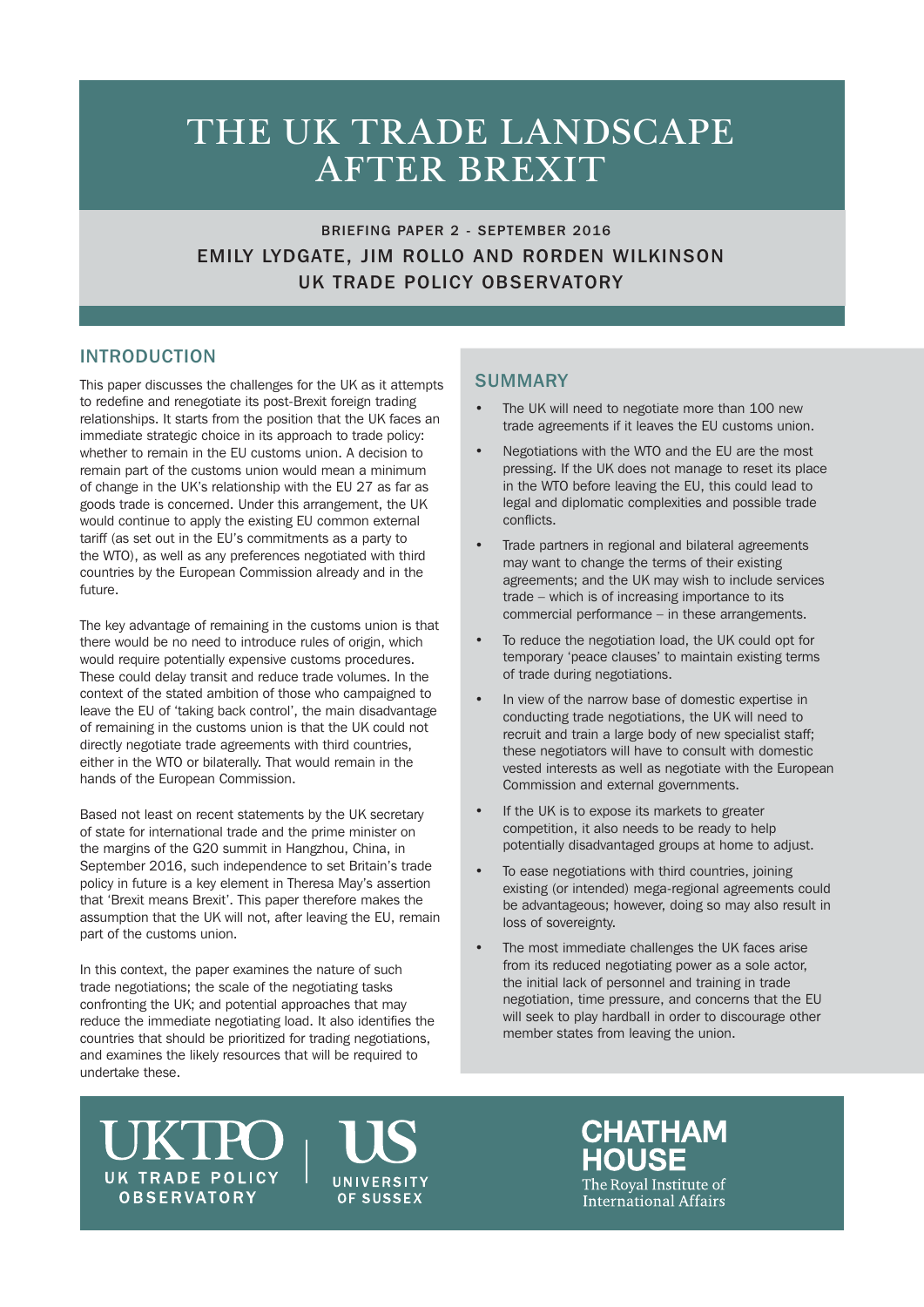Leaving the customs union immediately opens a wide variety of negotiations. These include:

- Extracting a UK schedule of commitments in the WTO from the EU schedules, which currently include the UK, and resetting relations with the non-EU members of the multilateral trading system;
- Negotiating a new trading relationship with the EU 27;
- Agreeing trade deals (which may in effect mean no more than agreeing to continue with the status quo) with countries whose trade with the UK is currently covered by FTAs with the EU;
- Designing and agreeing the UK's future trade relations with least developed countries and other developing countries covered by the EU's Generalised System of Preferences (GSP);
- Ratifying the FTAs negotiated recently by the  $EU;^1$
- Pursuing separate trade agreements with countries and regional groups currently in negotiations with the EU on the terms of an FTA; and
- Pursuing trade agreements with countries with which the EU neither has nor is negotiating an agreement.

Annex 1, at the end of this paper, outlines these negotiations, including the countries involved, and offers some tentative assessment of offensive and defensive interests in each case. This list gives an idea of the scale (but not the complexity) of the potential tasks confronting the UK. Even rubber-stamping the continuation of existing agreements demands diplomatic and negotiating resources, and requires that trade partners have no demands for increased liberalization from the UK in light of its new status.

Another challenging aspect of negotiating a new set of external trade relations is the extent to which UK diplomacy will have to be engaged simultaneously on multiple levels. That said, the success of this venture will inevitably depend on the sequencing of diplomatic endeavours, with negotiations with the remaining EU members being the foundation.

In developing a trade strategy, the UK must immediately navigate the detail of specific agreements while striving to manage its strategic objectives. Ideally, it would use its withdrawal from the EU as an opportunity to rethink the basis of UK trade policy and pursue a UK-specific vision. Yet the workload and time pressure that Brexit commands suggest that deciding – let alone negotiating – a completely new regime is probably unrealistic. Thus this paper focuses on the more mundane question of what may be feasible.

#### THE NATURE OF TRADE NEGOTIATIONS

The history of trade negotiations, whether multilateral, bilateral or regional, has been of one pursuing reciprocal market access. Each side aims to maximize access for its exporters while continuing to protect sensitive industries that are politically important but not internationally competitive. However, trade negotiations go beyond simply extracting concessions. More recent trade agreements have pursued deeper economic integration and cooperation, covering not only goods but also services and investment. Such arrangements have attempted to harmonize regulations and standards, as well as to facilitate free movement in a world in which markets are increasingly interconnected. The capacity to achieve asymmetrically favourable results – in essence the aim of all negotiators – depends on many factors, including economic size and significance, negotiating deftness and careful planning.

Major economic benefits from trade come from opening up domestic markets to imports. Lower prices, higher quality, newer products and technologies benefit consumers and producers alike, although further market opening also creates 'losers' and generates political resistance at home.

This means that trade negotiators have to negotiate with vested domestic interests as well as foreign governments. These two-level games, which have to be played out on both sides, contribute to the protracted nature of trade negotiations. If the UK is to expose its markets to more competition, it also needs to be ready to help potentially disadvantaged groups at home to adjust – drawing on tools such as delayed implementation in sensitive/declining sectors, retraining for workers whose jobs are lost, regional assistance to encourage new investment in areas hit hardest by increased import competition, and short- and longterm compensation beyond standard social security. The agriculture sector is an important example in this respect.

## THE SCALE OF THE NEGOTIATING CHALLENGE FOR THE UK

Annex 1 outlines the probable negotiations that the UK will be engaged in as a result of Brexit. As it demonstrates, the UK will need to engage with the remaining 163 WTO members (including the 27 EU member states). Beyond this, following the Directorate General for Trade of the European Commission's (DG Trade) classification of bilateral and regional trade relationships, there are 148 potential sets of negotiations facing the UK.<sup>2</sup> Of these, 92 are with countries in receipt of unilateral GSP preferences that the UK can continue after leaving the EU. Nonetheless, the sheer number

<sup>2.</sup> European Commission (2016), 'Overview of FTA and Other Trade Negotiations', last modified September 2016, http://trade.ec.europa. eu/doclib/docs/2006/december/tradoc\_118238.pdf (accessed 20 Sept. 2016).

<sup>1.</sup> FTAs with Canada, Ukraine, Singapore and Vietnam may be ratified before the UK leaves the EU.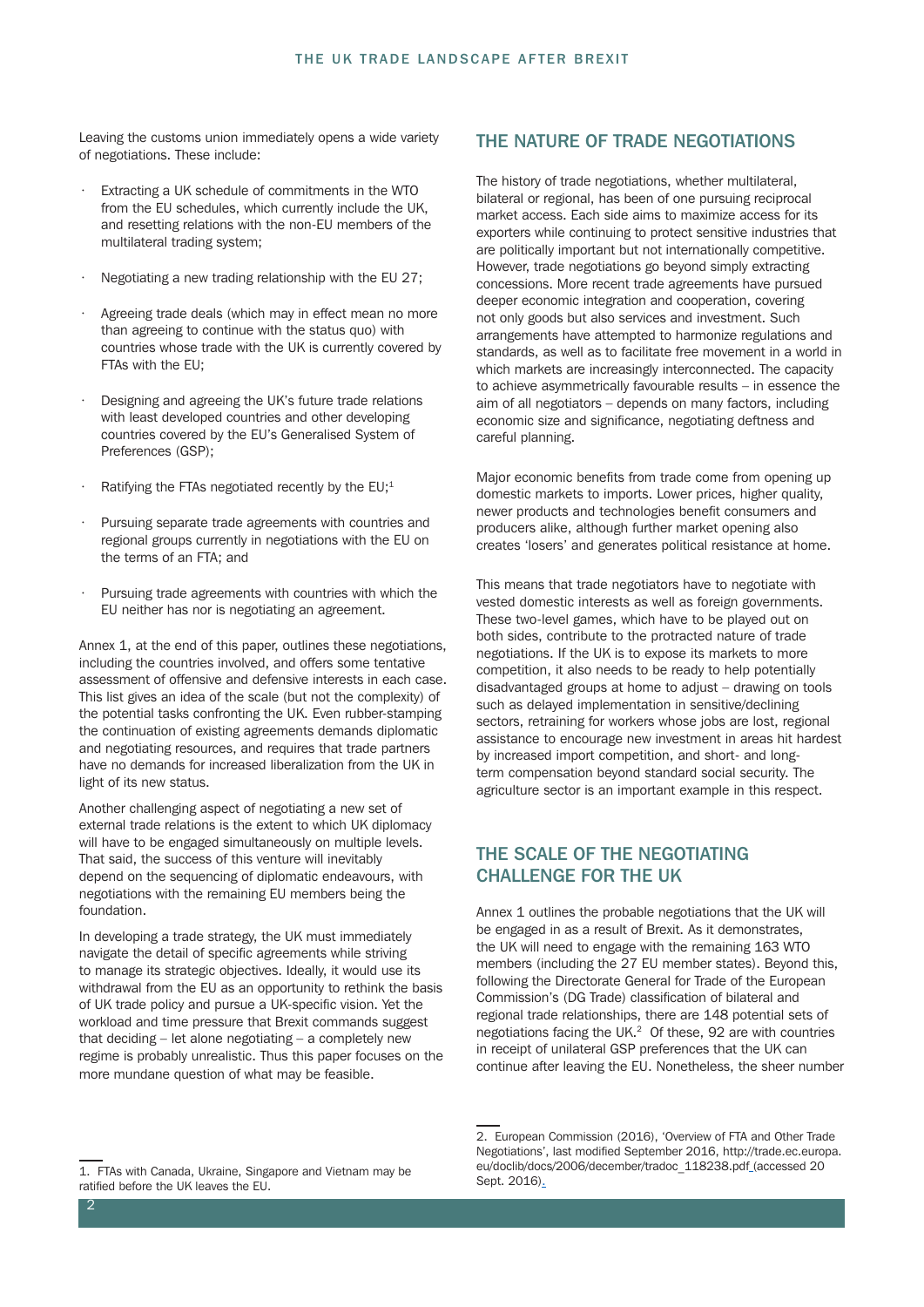of countries involved means that the undertaking will be significant even if negotiations are restricted to consultation procedures. And excluding these, the UK will still have to negotiate its long-term trading relationship with the EU and to undertake 56 potentially live sets of negotiations once it takes its place as a standalone member of the WTO. In play will be agreements the UK already has as a consequence of its EU membership, agreements being negotiated by the European Commission, and completely new agreements with major trading partners. As an indication, the Commission is currently engaged in 10 active sets of trade negotiations.

However, such numbers are not the only measure of scale; intensity also matters. It is one thing to agree to continue existing arrangements, but quite another to contemplate changes to those agreements. Two issues may trigger demand for change. First, trade partners may want to change the terms of their agreements, since the UK currently represents around 15 per cent of the EU 28 market size overall. Desire for change will be more likely if the eventual EU–UK agreement introduces rules of origin that prevent trading partners taking advantage of the UK as a point of entry to the whole of the EU (or vice versa).

Second, for the UK, the increasing importance of services trade to its commercial performance, and generally in world trade terms, suggests that services should be included in bilateral and regional agreements as a priority. There may be pressure from developing country partners to include aspects of services trade, notably Mode 4; and from developed country partners to break new ground by providing rights of establishment for foreign services providers. Given the highly emotive debate surrounding immigration prior to the June 2016 referendum, increased imports of Mode 4 services is likely to be a hard sell at home.<sup>3</sup>

Services trade liberalization is also more difficult as it can entail conflict with domestic public policy objectives (especially in health and education). Yet services are the area in which the UK specializes. Focusing on goods alone would divert attention away from the largest barriers to UK trade and its most dynamic growth area. It would also risk serious damage to the core of the UK economy by encouraging the flight of service providers. There is thus a premium on understanding the strengths and weaknesses of the UK and its trade partners in services, thus enabling meaningful negotiations in this area.

#### REDUCING THE NEGOTIATING LOAD<sup>4</sup>

A reduced negotiating load can, initially at least, be achieved by minimizing change in any existing arrangements between the UK and its trading partners. The UK can pursue a temporary 'peace clause' with the EU to maintain existing terms of trade during negotiations establishing the future EU–UK trade relationship. For trading partners covered under the WTO, the UK could offer to apply existing (i.e. EU) terms subject only to reciprocity. For countries with EU FTAs and GSP provisions, the terms of these agreements would continue to apply subject to FTA members offering the UK the same terms as the EU 27. If FTA partners or the UK (notably in the field of services) wish to negotiate revisions, this could also be managed by the use of a 'peace clause' to guarantee an extension of EU terms for, say, five years, during which period a renegotiation of the UK's terms could prepared and launched. The same could apply in the case of GSP. This approach would allow management of negotiating resources while providing continuity and certainty in the early years of the UK's withdrawal from the EU. In a worst-case scenario, this could simply kick the proverbial can down the road. Deployed carefully, however, it could allow the UK to design and deliver a distinctive trade policy fit for the 21st century.

#### PRIORITIZING TARGETS FOR NEGOTIATION

Negotiations with the WTO and the EU are the most important and the most pressing. Establishing these new relationships is crucial to resetting existing trade arrangements and exploring new trade opportunities elsewhere. The EU–UK trade relationship will shape the objectives of the rest of the world in trade with the UK. Moreover, it is hard to see how negotiations with third parties can conclude until after new arrangements with the WTO are in place. Only then can they be clear about the baseline from which to measure the value of any preferences in the UK market relative to WTO commitments and competitors from the EU.

It is possible for the UK to pursue simultaneous negotiations with the WTO and the EU, with the aim of establishing independent WTO status as quickly as possible by making minimal changes to its schedules of commitments. However, if the new relationship between the UK and the EU entails erecting significant trade barriers between the two, this will pose additional problems in the WTO, as partners may well object that their existing advantages under the WTO have been impaired by the split. The UK will be able to respond to this problem only as the terms of its new relationship with the EU take shape.

<sup>3.</sup> See McGuire, S. (2016), 'What does an inclusive UK trade policy look like?', UKTPO blog 2016, http://www.sussex.ac.uk/eu/articles/uktrade-policy (accessed 20 Sept. 2016).

<sup>4.</sup> A maintained assumption by the authors is that the UK will no longer be a member of the customs union or the EU common customs area after Brexit.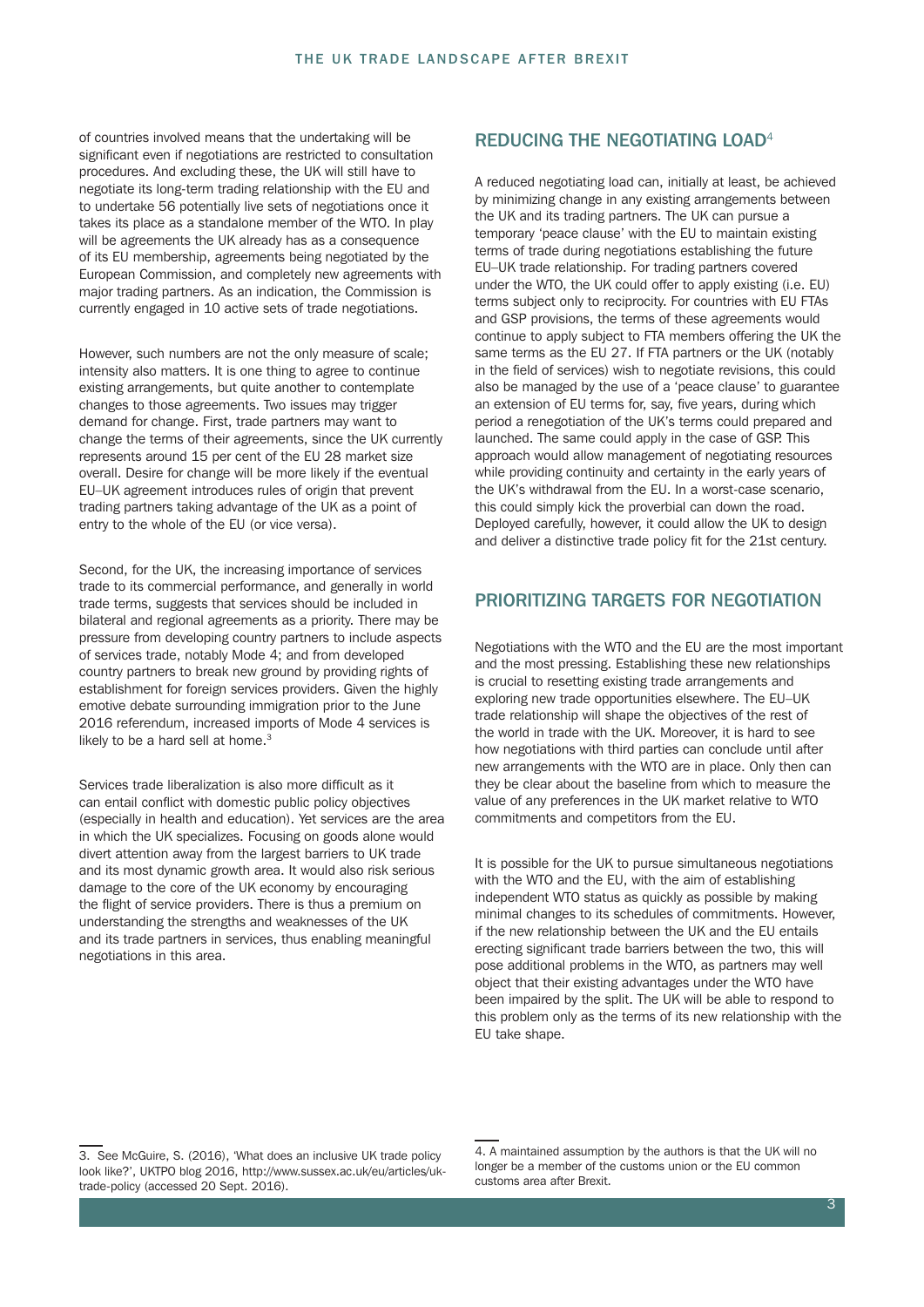Subject to negotiations within the WTO and with the EU running smoothly, and 'peace clauses' allowing existing EU FTAs and GSP to be dealt with over a longer time frame, attention can be turned to how to prioritize and negotiate new FTAs.

#### THE WTO

Resetting the UK's place in the WTO is crucial. If the UK does not manage to achieve this before it leaves the EU, it could emerge in an ambiguous position despite applying exactly the same tariffs and customs procedures, potentially opening the door to legal and diplomatic complexities and possible trade conflicts.<sup>5</sup> Preventing such an outcome will require rapid and active diplomacy with partners in the EU and in the WTO. In the latter, it may be to the UK's advantage to co-opt a sympathetic WTO ambassador to set up a discreet 'friends of the UK' group to smooth its path through what could be a difficult few years. The EU should also want to help regularize the UK's schedules. Brexit also potentially opens the EU to demands from WTO members to renegotiate EU schedules, so there is a shared interest in re-establishing these as quickly as possible.

#### THE EU

As the UK's biggest export market and largest supplier, the EU is the most important concern for the immediate future of UK trade performance. Whatever future relationship the UK has with the EU 27 (short of remaining in the customs union) will result in lower volumes of trade than the status quo. Leaving the customs union will mean that the closest relationship the UK could have is a free-trade area. This would entail rules of origin and the introduction of new barriers in EU–UK trade in goods (in particular) even if full access to the single market remains.

The key objective should be to begin discussions on the future trade relations as soon as possible. However, a strict interpretation of EU treaty obligations suggests that these negotiations cannot begin until after the UK leaves the union. That said, the content of Article 50 negotiations and the role of trade negotiations in the exit process are ambiguous.<sup>6</sup> Article 50(2) states that an exit agreement should take 'account of the framework for its future relationship with

the Union'. This seems to include the possibility of trade negotiations taking place in parallel to, or as part of, Article 50 negotiations. Nevertheless, the justification for proceeding immediately hangs on the slender hook of treaty interpretation, and the EU 27 may refuse to cooperate in this respect. Ideally – as already noted – there would be a 'peace clause' with the EU that allows trade to continue based on existing procedures while the long-term agreement is negotiated in full (but presumably with added rules of origin as the UK will have exited the customs union).

## THIRD-COUNTRY NEGOTIATIONS: SETTING **PRIORITIES**

A strict interpretation of EU treaty obligations also suggests that UK negotiations with third countries cannot begin until after the UK has left the EU. The latter may put diplomatic pressure on trading partners not to jump the gun with the UK even informally, although signs like the UK's recent talks with Australia suggest that UK commercial diplomacy is already under way.

That said, there are already around 20 potential new UK FTAs. These include FTAs with China, India, Brazil and various ASEAN members, among rapidly growing emerging markets, as well as the USA, Australia and New Zealand among slower growing developed economies. The criteria for selecting which FTAs to prioritize include the size and diversity of markets of potential partners, size of barriers to trade and investment, growth of domestic demand in areas of British competitiveness, and complementarities with UK economic structures (i.e. products that could fit with bilateral supply chains).

Negotiating agreements with English-speaking countries, and/or where the legal system and trade objectives are broadly similar – so there are likely to be fewer opportunities for misunderstandings and mistakes – is attractive. The Commonwealth is one potential source of priority partnerships, as recent preliminary discussions between the UK and Australia underline. Another option for ease of negotiation is applying to join an existing mega-regional agreement – most notably the Trans-Pacific Partnership (TPP), subject to its being ratified and implemented by the US. The upside of TPP is having an FTA with 12 countries, including the US, Japan, Singapore, Australia, New Zealand, Malaysia and Vietnam, that are all likely targets under an independent UK trade policy. In reality, however, negotiation in this instance would mean turning up for the signing ceremony, not influencing terms. It is unlikely that any member would be interested in recasting an agreement that took more than five years to craft for the sake of UK membership.

Joining the Transatlantic Trade and Investment Partnership (TTIP) – should this get to the point of signature or implementation – is another possible approach to reducing the burden of negotiations. Like TPP, however, TTIP would for the UK likely be a case of 'take it or leave it'. Nonetheless,

<sup>5.</sup> See UK Trade Policy Observatory (2016), 'The World Trade Organisation: A Safety Net For A Post-Brexit UK Trade Policy?', Briefing Paper 1, July 2016, https://www.sussex.ac.uk/webteam/ gateway/file.php?name=briefing-paper-1.pdf&site=18 (accessed 20 Sept. 2016).

<sup>6.</sup> See Lydgate, E. (2016), 'Delaying EU-UK trade negotiations would cost billions – in the best-case scenario', UKTPO blog 2016, http:// www.sussex.ac.uk/eu/articles/brexit-delay (accessed 20 Sept. 2016).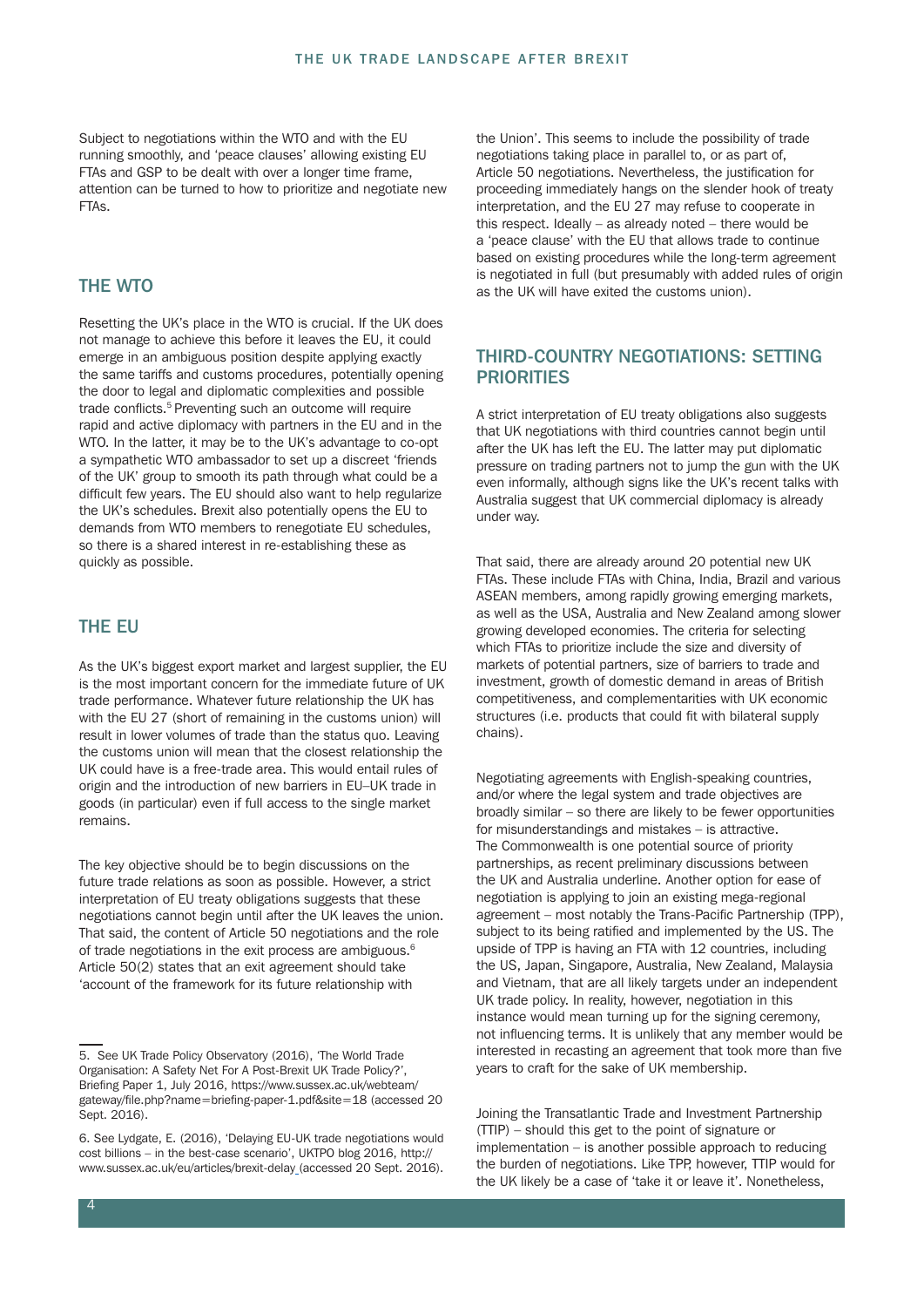signing TTIP could, at a stroke, be a way of doing a better deal than being accorded most-favoured-nation (MFN) status with the US and a new deal with the EU.

Of course, utilizing TTIP as a trade framework with the EU would result in a pale imitation of the market access that the UK would receive if it remains in the single market. Also, since TPP and TTIP have significant regulatory provisions, they may also result in loss of sovereignty and thus likely public opposition.

With a smaller market, the UK will not have as strong a negotiating position as it has had as part of the EU, but the EU will face a similar problem in the absence of the UK, and thus there may be a common interest in facilitating solutions.

#### NEGOTIATING RESOURCES

Much is made of the lack of UK trade negotiation capability. Beyond the UK nationals working for DG Trade in Brussels (32 at February 2016), there is little, if any, front-line experience of negotiating specific trade agreements. There is, however, experience of negotiating on EU trade agreements in the UK Department for International Trade, as well as negotiating experience in the Department for International Development, the Department for Environment, Food & Rural Affairs (concerning agriculture and, increasingly, the trade aspects of environmental policy), the Foreign & Commonwealth Office (of lobbying worldwide) and the Treasury. Negotiation is a major part of what civil servants do, whether with other government departments, the European Commission and other EU member states, or with international groups on topics such as climate change. While the practice of negotiation in this specific context is not dissimilar, what the UK is currently missing is a large enough group of able people familiar with the language and practice of trade law, policy and negotiations, and their potential economic and social impact.

How big is such a negotiating apparatus likely to be? Since the UK will in essence be taking on the same trade policy task as DG Trade, that may be the place to begin. DG Trade (which excludes agriculture) has just under 700 staff members. Taking into account agriculture and embassy officials suggests that the EU trade policy team could number 1,000–1,200 staff. The European Commission has 42 policy units in trade and agriculture directorates dealing with trade, each with a head, a deputy head and a team of policy officers.<sup>7</sup> Assuming there are six policy desks, and allowing for 10 directors, there could be up to 350 front-line negotiators.

The UK could have 20 or more new agreements to consider, and a much larger set of existing relationships

http://ec.europa.eu/civil\_service/docs/europa\_sp2\_bs\_dist\_staff en.pdf (accessed on 20 Sept. 2016).

to negotiate or actively manage. The assumed size of the European Commission's own body of negotiators suggests that the UK could need twice as many on its own side – i.e. 700 negotiation-capable staff. Given shorter lines of communication within the UK it may be possible to work from a leaner basis, but for the UK it will be anything but 'business as usual' after Brexit. The need to engage with a large, highstakes and high-tempo agenda implies that a competent body of 700 may not be excessive.

To meet this need, the UK must recruit and train dozens of trade negotiators from within Whitehall. Accessing experienced staff will require a call to service to former UK trade policy officials – including those who have worked at the European Commission; former trade officials from non-EU countries – e.g. Hong Kong, Australia, Canada or New Zealand – all potentially subject to conflicts of interest; UK and foreign academics with expertise in trade policy and law; personnel drawn from the UK and foreign private sector with experience in trade associations, legal practice, supply chain management; and UK and foreign NGO staffers with trade experience.

## **CONCLUSION**

The post-Brexit negotiating terrain is thus varied and complex. The most immediate challenges confronting the UK as a sole actor result from its reduced negotiating power, from the relative lack of experienced personnel and training in front-line trade negotiation, from time pressures, and from concerns that the EU will seek to play hardball with the UK to discourage other member states from opting to leave the union.

For the UK, granting concessions or adopting EU trading terms, and so maintaining the status quo as far as possible, will ease its transition out of the union. Yet privileging ease of transition could be detrimental to the UK's longerterm goals. This does not mean that opportunities are absent. The UK can pursue better deals for strategically important sectors, with the aim of benefiting businesses, investors and economic growth. Its trade strategy must be calibrated to its economic strength, and there must be a careful assessment of national priorities. Negotiators will inevitably need to make trade-offs between core strategic objectives. Care must also be taken to ensure that the UK government considers the ramifications for all stakeholders. This includes effects on workers and industries, as well as the environment and human rights that result from the withdrawal from the EU and the eventual replacement of the UK's current trade arrangements.

<sup>7.</sup> All these figures come from European Commission (2016), Statistical Bulletin on 01/02/2016.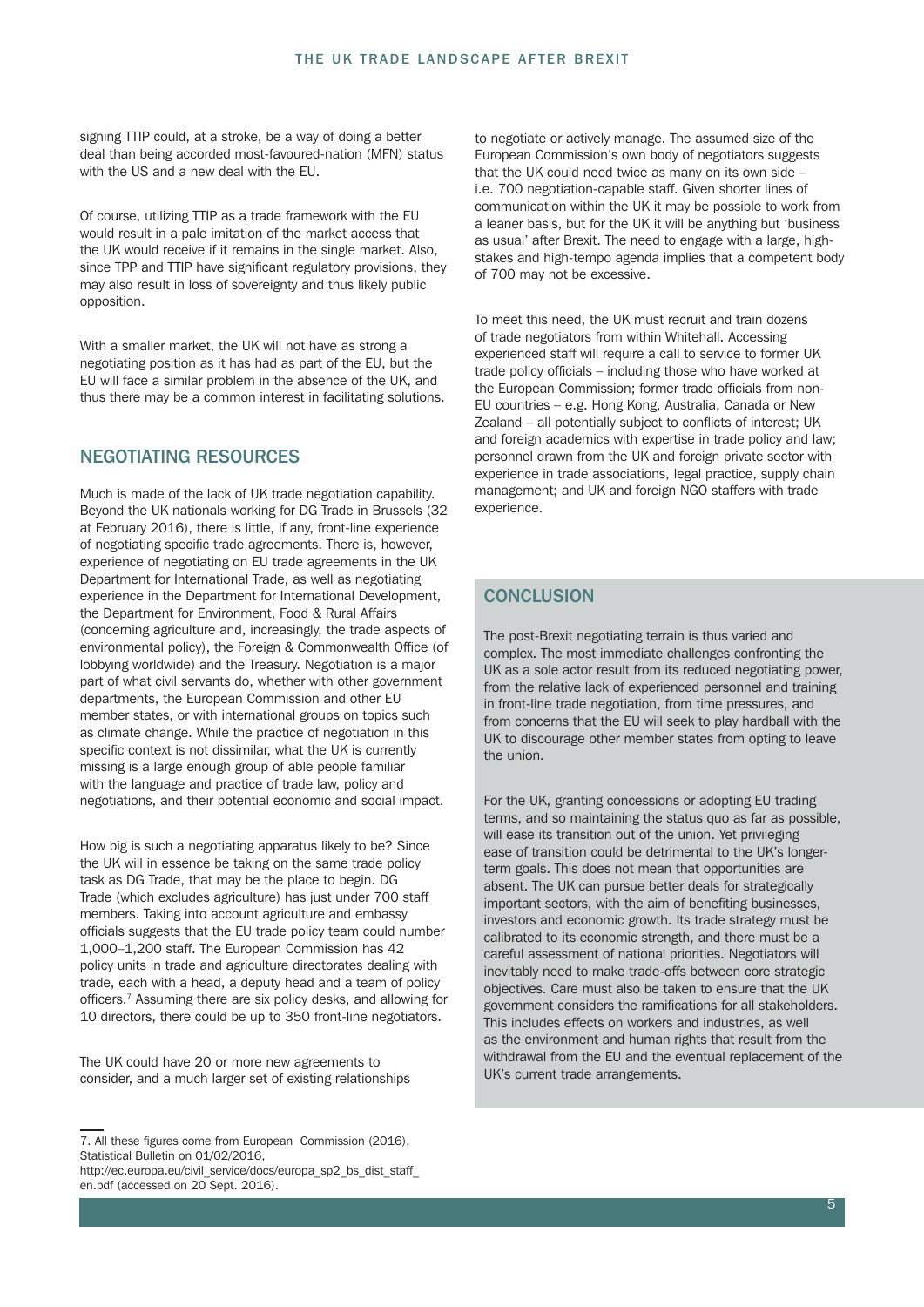| Country/group                                                                                                        | <b>Negotiating partners</b>                                                                                                                                                                                                                                                                                           | UK defensive interests                                                                                                                                                                                                                                                                                                                          | <b>UK offensive interests</b>                                                                                                                                            |
|----------------------------------------------------------------------------------------------------------------------|-----------------------------------------------------------------------------------------------------------------------------------------------------------------------------------------------------------------------------------------------------------------------------------------------------------------------|-------------------------------------------------------------------------------------------------------------------------------------------------------------------------------------------------------------------------------------------------------------------------------------------------------------------------------------------------|--------------------------------------------------------------------------------------------------------------------------------------------------------------------------|
| <b>Extracting UK from</b><br><b>WTO</b> schedules                                                                    | European Commission + 27<br>member states                                                                                                                                                                                                                                                                             | Retain access to markets currently covered by EU<br>FTAs.                                                                                                                                                                                                                                                                                       | To do this as part of Article<br>50 negotiations.                                                                                                                        |
| Agreeing schedules<br>with rest of WTO<br>members                                                                    | 164 less EU 27 + European<br>Commission may be<br>allies in this since some<br>EU schedules should be<br>updated                                                                                                                                                                                                      | Depends on whether UK wishes to increase<br>any barriers above levels in EU schedules (e.g.<br>agriculture). To do this with minimum disruption for<br>other WTO member states. There is a possibility for<br>some unilateral liberalization, carefully targeted to<br>reduce any opposition to adoption of UK schedule.                        | GPA, GATS/services.                                                                                                                                                      |
| Take independent<br>seat in Trade in<br>Services Agreement<br>(TiSA), a plurilateral<br>WTO negotiation in<br>Geneva | 23 WTO members including<br>European Commission                                                                                                                                                                                                                                                                       | The size and global competitiveness of the UK<br>services sector. There may be few defensive<br>interests, but in light of the resistance to TTIP on<br>the grounds of protecting public policy and public<br>services, protecting the NHS and other public<br>services may be one.                                                             | To maximize other members'<br>liberalization commitments<br>from the base of existing<br>GATS agreement.                                                                 |
| <b>EU 27</b>                                                                                                         | European Commission +27<br>member states                                                                                                                                                                                                                                                                              | This market includes 54% of UK imports of goods<br>and services in 2015. 'Brexit means Brexit', and<br>at a maximum: no free movement of labour; no<br>mandatory budgetary obligations; not directly subject<br>to EU law; and no restrictive rules of origin to reduce<br>opportunities for the UK to be members of EU-based<br>supply chains. | This market covers 44% of UK<br>exports of goods and services<br>in 2015.<br>Maximum possible single<br>market access and special<br>reference to financial<br>services. |
| <b>Existing EU customs</b><br>unions: Turkey will<br>have to negotiate<br>access to the UK<br>market                 | Turkey, San Marino and<br>Andorra (Monaco?)                                                                                                                                                                                                                                                                           | Turkey will not get automatic access to the UK<br>market on same terms as the EU 27. For security<br>policy reasons, the UK may want to allow Turkey the<br>same access terms as the EU 27.                                                                                                                                                     | The UK will automatically<br>get the same terms with<br>these countries as with EU<br>27 because they are in a<br>customs union with the EU.                             |
| <b>Existing EU FTAs</b><br>with third countries                                                                      | 55 countries; EPAs with<br>individual states of the<br>African, Caribbean and<br>Pacific countries, and FTAs<br>in Asia and Latin America as<br>well as regional agreements<br>in the Caribbean and in<br>central America                                                                                             | None, unless UK interest groups demand an<br>increase in protection.                                                                                                                                                                                                                                                                            | Approximately 6% of UK<br>exports of goods.<br>To ensure a through train<br>from existing FTA to a purely<br>bilateral FTA.                                              |
| EU FTAs waiting on<br>ratification                                                                                   | 4 (Vietnam, Singapore,<br>Ukraine and Canada)                                                                                                                                                                                                                                                                         | None, unless UK interest groups demand an<br>increase in protection.                                                                                                                                                                                                                                                                            | To ensure a through train<br>from existing FTA to a purely<br>bilateral FTA.                                                                                             |
| EU 'Everything<br>But Arms' (EBA)<br>arrangement<br><b>GSP</b>                                                       | 49 least developed<br>countries<br>30 countries                                                                                                                                                                                                                                                                       | Perhaps in clothing and footwear?                                                                                                                                                                                                                                                                                                               | To ensure a through train<br>from existing arrangements to<br>purely bilateral arrangements.                                                                             |
| $GSP+$                                                                                                               | 13 countries                                                                                                                                                                                                                                                                                                          |                                                                                                                                                                                                                                                                                                                                                 |                                                                                                                                                                          |
| FTA negotiations<br>under way by EU<br>while UK still a<br>member                                                    | US, India, Japan, Malaysia,<br>Philippines; regional<br>Economic Partnership<br>Agreements (West Africa,<br>East Africa, Southern<br>Africa, Pacific); Mercosur<br>(5 core members, but up<br>to 12 including associate<br>members and observers);<br>GCC (up to 12 members)<br>Negotiations effectively<br>suspended | To ensure EU negotiations do not pre-empt potential<br>UK bilateral deals.                                                                                                                                                                                                                                                                      | Do FTA/TTIP equivalent to<br>the US.<br>An ambitious FTA with India<br>and Japan.                                                                                        |
| EU bilateral<br>investment treaties<br>in negotiation                                                                | China, Myanmar                                                                                                                                                                                                                                                                                                        | May be corporate governance issues in case of<br>Chinese FDI.                                                                                                                                                                                                                                                                                   | Mode 3 services requiring<br>rights of establishment.<br>Protection of IP.<br>Effective dispute settlement.                                                              |

## ANNEX 1: TRADE POLICY CHALLENGES FOR THE UK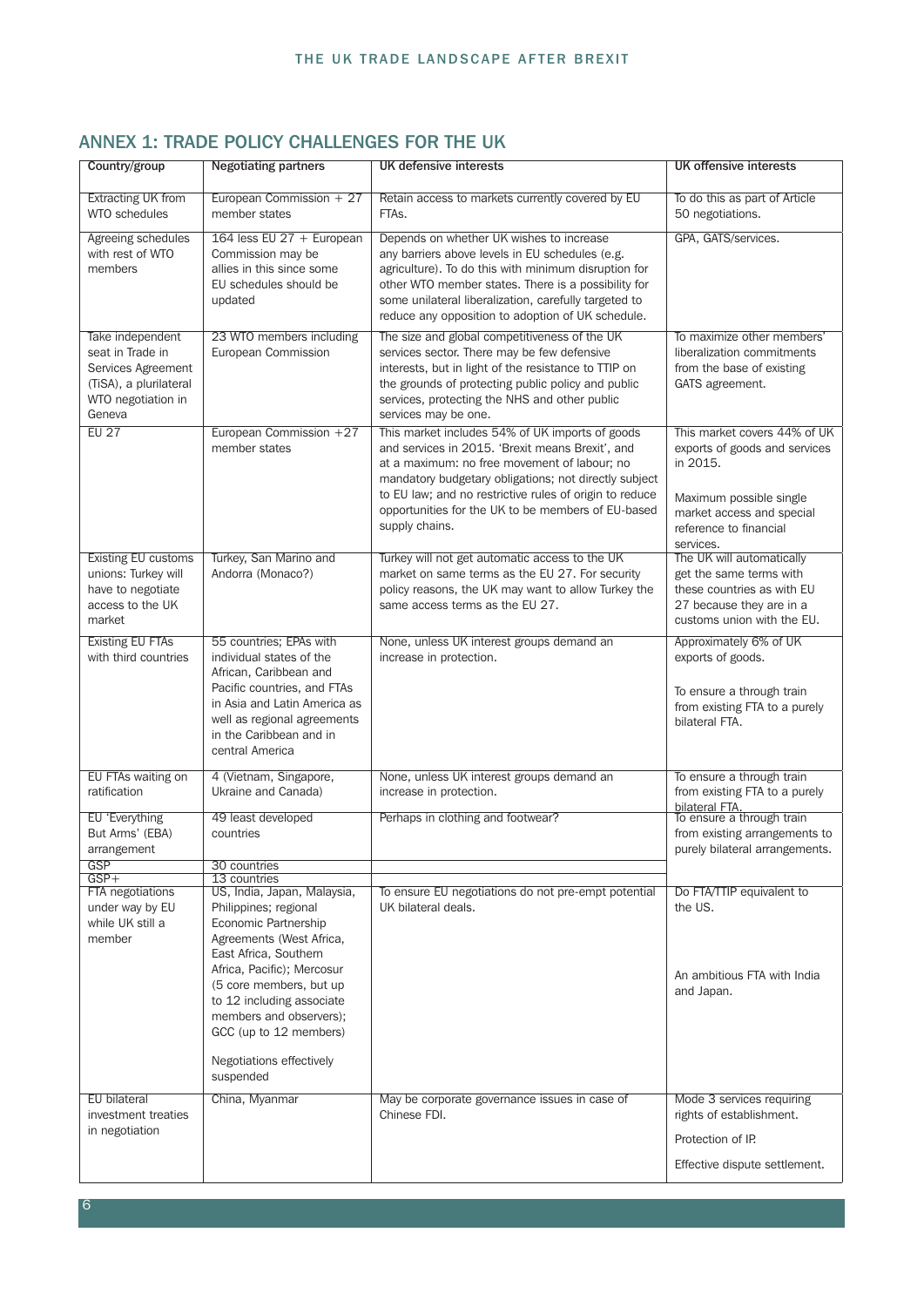## ANNEX 2: GLOSSARY OF TERMS

| Article 50                                               | Under Article 50 of the Treaty on European Union, a member state can notify the EU of its                                                                                                                                                                                                     |
|----------------------------------------------------------|-----------------------------------------------------------------------------------------------------------------------------------------------------------------------------------------------------------------------------------------------------------------------------------------------|
|                                                          | withdrawal. The EU must negotiate a 'withdrawal agreement' with that state.                                                                                                                                                                                                                   |
| <b>ASEAN</b>                                             | Association of Southeast Asian Nations.                                                                                                                                                                                                                                                       |
| Customs union                                            | A trade bloc in which there are no tariff barriers among the member states; there is a<br>common external tariff against the rest of the world.                                                                                                                                               |
| <b>DG Trade</b>                                          | Directorate General for Trade of the European Commission.                                                                                                                                                                                                                                     |
| Economic Partnership Agreement (EPA)                     | Trade and development agreements negotiated between the EU and African, Caribbean and<br>Pacific (ACP) countries.                                                                                                                                                                             |
| Free-trade agreement (FTA)                               | An agreement among two or more countries to reduce barriers to trade, with a view to<br>increasing the volume and value of commerce between them.                                                                                                                                             |
| General Agreement on Tariffs and Trade                   | The precursor to the WTO, and a limited agreement governing international trade in goods.                                                                                                                                                                                                     |
| Generalised System of Preferences (GSP)                  | A non-reciprocal preferential tariff system granted to developing countries by certain<br>developed countries.                                                                                                                                                                                |
| $GSP +$                                                  | EU GSP programme that removes tariffs for developing countries in exchange for adopting<br>international conventions on human and labour rights, environment and good governance.                                                                                                             |
| Mercosur                                                 | Sub-regional trade bloc of South American countries.                                                                                                                                                                                                                                          |
| MFN (most-favoured nation)                               | Agreed level of tariffs extended by one country to all trade partners in the WTO.                                                                                                                                                                                                             |
| Mode 4 of services trade delivery                        | Services transactions delivered by the temporary movement of workers from the exporting<br>countries to the importing countries. Can cover highly skilled workers, e.g. IT staff sent abroad<br>to install new systems as well as low-skilled workers, e.g. seasonal workers for agriculture. |
| Rules of origin                                          | Administrative procedures required in FTA and other preferential trading arrangements to<br>determine whether products crossing borders qualify for preferential treatment.                                                                                                                   |
| <b>Tariffs</b>                                           | Taxes on imports or exports most frequently levied as a fixed percentage of the total value of a<br>consignment, but less frequently as a fixed sum (e.g. £x per unit or per ton).                                                                                                            |
| Trans-Pacific Partnership (TPP)                          | Trade and investment agreement among 12 Pacific Rim countries, currently awaiting<br>ratification.                                                                                                                                                                                            |
| Transatlantic Trade and Investment<br>Partnership (TTIP) | Trade and investment agreement currently being negotiated between the US and the EU.                                                                                                                                                                                                          |
| World Trade Organization (WTO)                           | An intergovernmental organization of 164 members, designed to govern global trade.                                                                                                                                                                                                            |

7